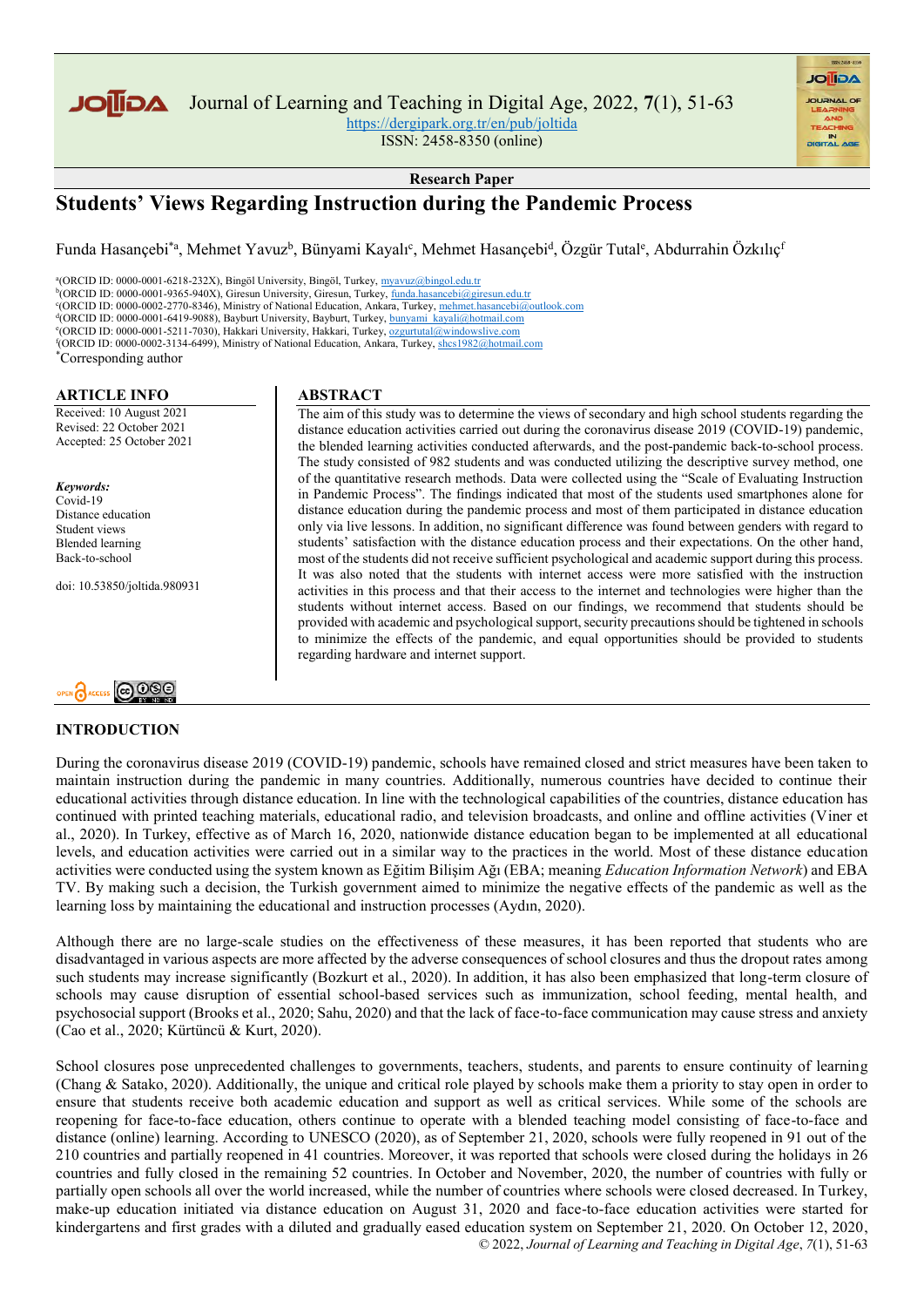the number of classes performing face-to-face education was increased. Yet, parents were still concerned about whether it would be safe to send their children to school during the pandemic (Ben-Joseph, 2020). This concern primarily stemmed from the idea that a vaccine would not be available for many students in the following academic year. However, as is commonly known, maintenance of public health during the pandemic depends largely on the success of schools in following the COVID-19 treatment and prevention guidelines, though studies have shown that reopening schools for face-to-face education does not cause a significant increase in the transmission of the virus in the society (American Academy of Pediatrics, 2021).

To date, numerous studies have been conducted on the back-to-school process. Among these, the study conducted by UNICEF (2020) made recommendations to teachers, administrators, and parents regarding the safety of returning to school, measures to be taken by schools, possible solutions to compensate for the education lost during the lockdown periods, and the measures to be taken against students' resistance to return to school. Another study that was conducted by Bayındır (2021) aimed to determine teachers' perceptions of resilience after the pandemic and reported that teachers were mostly worried about contracting the disease during their back-to-school process and that they were expecting institutional solutions. Based on these findings, the author suggested that necessary support should be provided periodically to reduce the anxiety levels of teachers and to maintain their well-being. Another study suggested that there would be no problems for children returning to school, also noting that they would not be adversely affected by the disease since their infection status was remarkably low compared to adults. The authors also stated that children can return to school after all the necessary measures have been ensured (Munro & Faust, 2020). By contrast, in a study conducted with 355 participants, it was reported that all the stakeholders in the school experienced social and emotional problems in coping with emotions such as anxiety, anger, and uncertainty and it was also noted that the students had problems in focusing on their educational activities and in controlling themselves during the online education process (Bulut, Çakıcı, & Yazgan, 2020).

In line with the notions presented above, it can be asserted that during the process of reopening schools, the expectations of the community from politicians and school administrators include elimination of educational inequalities, minimization of individual and parental risks associated with returning to school, maximization of the educational potential in schools, and the prioritization of the benefits of returning to school for the psychological well-being of children (Woodland et al., 2020). In the schools reopened within the scope of the new norms, both the level of meeting these expectations and whether the measures taken are sufficient, whether they can be applied as desired, and the comparison of the distance education activities conducted in the spring term and the current blended learning activities are considered important issues in terms of helping the education policymakers (Can, 2020). To this end, the present study aimed to investigate the views of secondary and high school students towards the distance education activities (TV broadcasts, live lessons) carried out during the COVID-19 pandemic period, the blended learning (distance and faceto-face education) activities carried out afterwards, and the post-pandemic back-to-school process. For this purpose, answers to the following research questions were sought in the research:

RQ1. How and with which information tools do high and secondary school students participate in distance education?

- RQ2. What are the views of secondary and high school students regarding the instruction conducted during the pandemic?
- RQ3. Do students' views differ according to gender?
- RQ4. Do students' views differ according to educational level?
- RQ5. Do students' views differ according to the status of internet connectivity?

RO6. Do students' views differ according to the mode of participation in distance education (e.g. TV broadcast, live lesson)? RQ7. Is there a difference in student views with regard to the number of students simultaneously participating in distance education in the same house?

RQ8. Is there a difference in student views with regard to the student's city of residence?

# **METHOD**

The research was conducted utilizing the descriptive survey method. Description is a quantitative research method used for describing and explaining a situation or phenomenon (Sönmez & Alacapınar, 2013). Survey, on the other hand, is a research design that is widely used in descriptive research and is carried out on large groups, in which the opinions and attitudes of individuals in the group are queried regarding an event or phenomenon and related events and phenomena are described (Karakaya, 2014). By choosing this method, it was aimed to determine the views of students on the distance and blended education activities (TV broadcast, live lesson) and the post-pandemic back-to-school process during the COVID-19 pandemic period.

## **Participants**

The study included 982 students (234 secondary school students and 748 high school students) studying in the provinces of Giresun, Bayburt, Diyarbakır, and Elazığ, which were selected using the convenience sampling method. Convenience sampling is a sampling method in which individuals or groups that can easily be researched for the subject to be studied are preferred. The reason for choosing this method was that it allows the researchers to personally take part in the data collection process and to collect convenient data in a relatively shorter time (Sönmez & Alacapınar, 2013). Demographic characteristics of the participants are presented in Table 1.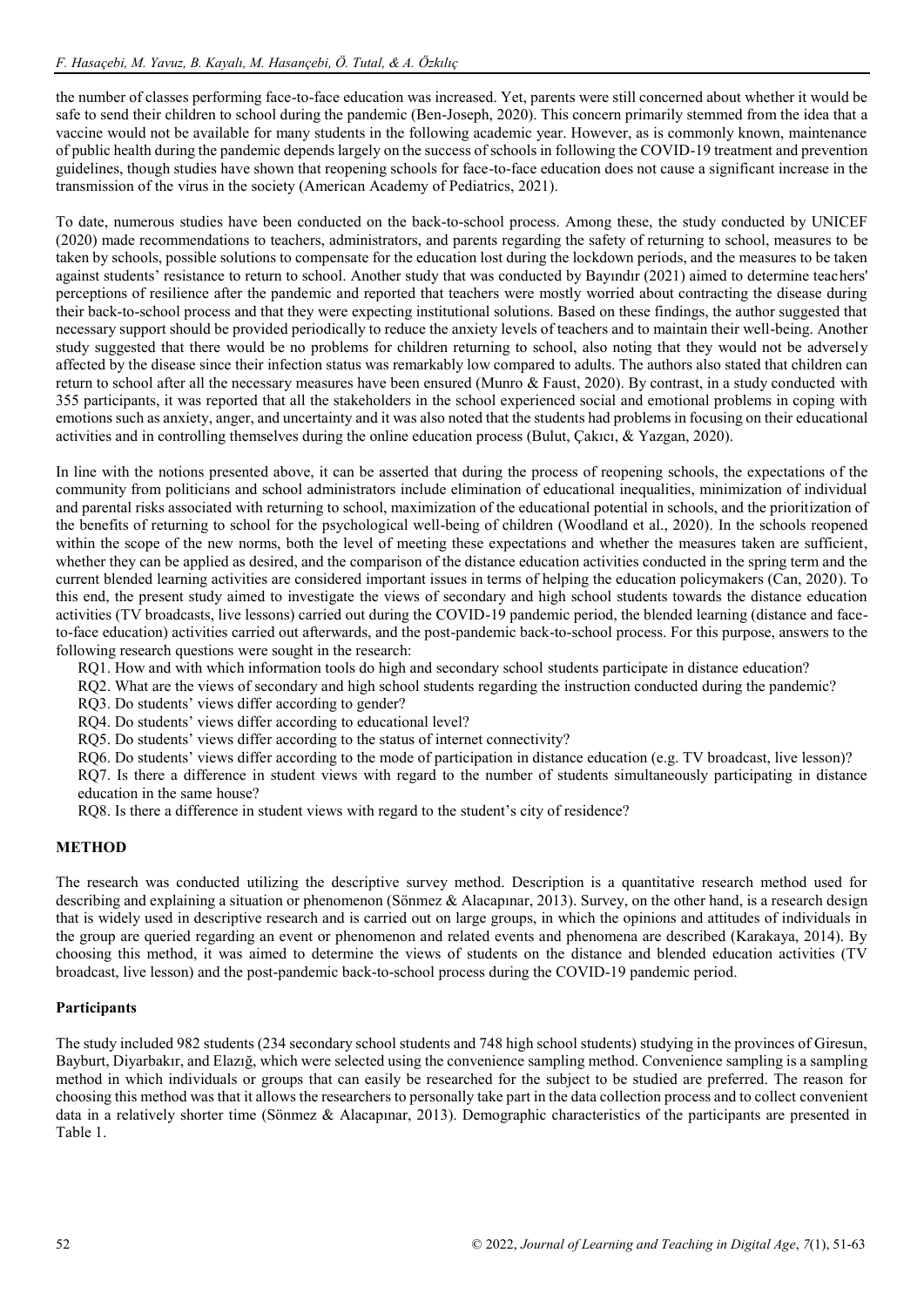|              |         | <b>Secondary School</b> |          | <b>High School</b> |              |  |
|--------------|---------|-------------------------|----------|--------------------|--------------|--|
|              | Male(n) | Female (n)              | Male (n) | Female (n)         | <b>Total</b> |  |
| Diyarbakır   | 23      | 20                      | 138      | 298                | 479          |  |
| Bayburt      | 4       |                         |          | 141                | 326          |  |
| Giresun      | 59      | 54                      |          |                    | 113          |  |
| Elâzığ       |         |                         |          |                    | 64           |  |
| <b>Total</b> |         | 234                     |          | 748                | 982          |  |

## **Table 1.** Demographic characteristics

# **Data Collection**

Data were collected using the "Scale of Evaluating Instruction in Pandemic Process" developed by Tutal et al. (2021). The scale consisted of three parts: the first part probed participants' demographic characteristics, the second part consisted of five-point Likerttype items ("Strongly Disagree, Disagree, Undecided, Agree, Strongly Agree"), and the third part involved four-point Likert-type items "Never, Rarely, Occasionally, Often, Always". The Exploratory Factor Analysis (EFA) indicated eight dimensions (Satisfaction, Precautions, Accessibility, Expectations, Evaluation, Support, EBA TV & Service desks, and Time) and 39 items. Additionally, the CFI, NFI, and NNFI scores in the Confirmatory Factor Analysis (CFA) were 0.95, 0.92, and 0.95, respectively. It was also revealed that the 8-factor structure determined in Exploratory Factor Analysis (EFA) was confirmed by CFA. On the other hand, the Cronbach's Alpha reliability coefficient was found to be 0.893 for the scale. Finally, the scale was administered to the participants by using "Google Forms".

## **Data Analysis**

Data were analyzed by using both descriptive and predictive analyses. In the descriptive analysis, mean, standard deviation, frequency, and percentage were utilized. In the predictive analysis, since the data were not normally distributed according to the Kolmogorov-Smirnov Test, non-parametric tests including Mann Whitney U-Test and Kruskal Wallis H-Test were used. For the current study the Cronbach's Alpha reliability coefficient of the scale was found to be 0.93. A *p* value of <0.05 was considered significant in all sub-dimensions.

## **RESULTS**

In this section, the findings are presented in sub-headings in accordance with the research questions.

## *Tools and Modes of Participation*

The information technologies used by the students while participating in teaching activities during the pandemic process were examined and the results of the analysis were presented in Table 2.

| <b>Information technologies</b>       |     | $\%$ |
|---------------------------------------|-----|------|
| Smartphone only                       | 513 | 52.2 |
| TV only                               | 147 | 15.0 |
| Computer only                         | 102 | 10.4 |
| Tablet only                           | 59  | 6.0  |
| $Computer + Smartphone$               | 54  | 5.5  |
| TV+ Smartphone                        | 29  | 3.0  |
| Tablet + Smartphone                   | 20  | 2.0  |
| $TV + Computer + Tablet + Smartphone$ | 20  | 2.0  |
| $TV + Computer + Smartphone$          | 14  | 1.4  |
| $Computer + Tablet + Smartphone$      | 12  | 1.2  |
| $TV + Tablet + Smartphone$            | 5   | 0.5  |
| Computer + Tablet                     | 5   | 0.5  |
| $TV + Computer$                       | າ   | 0.2  |

**Table 2.** Information technologies used by students during the pandemic process

As seen in Table 2, most of the students used smartphones only (52.2%), followed by television only (15%), and computer only (10.4%). In addition, some students used more than one tool, whereby the combination of computer + smartphone was the most commonly used method (5.5%).

Table 3 presents the modes participation utilized by the students for the distance education process conducted during the pandemic.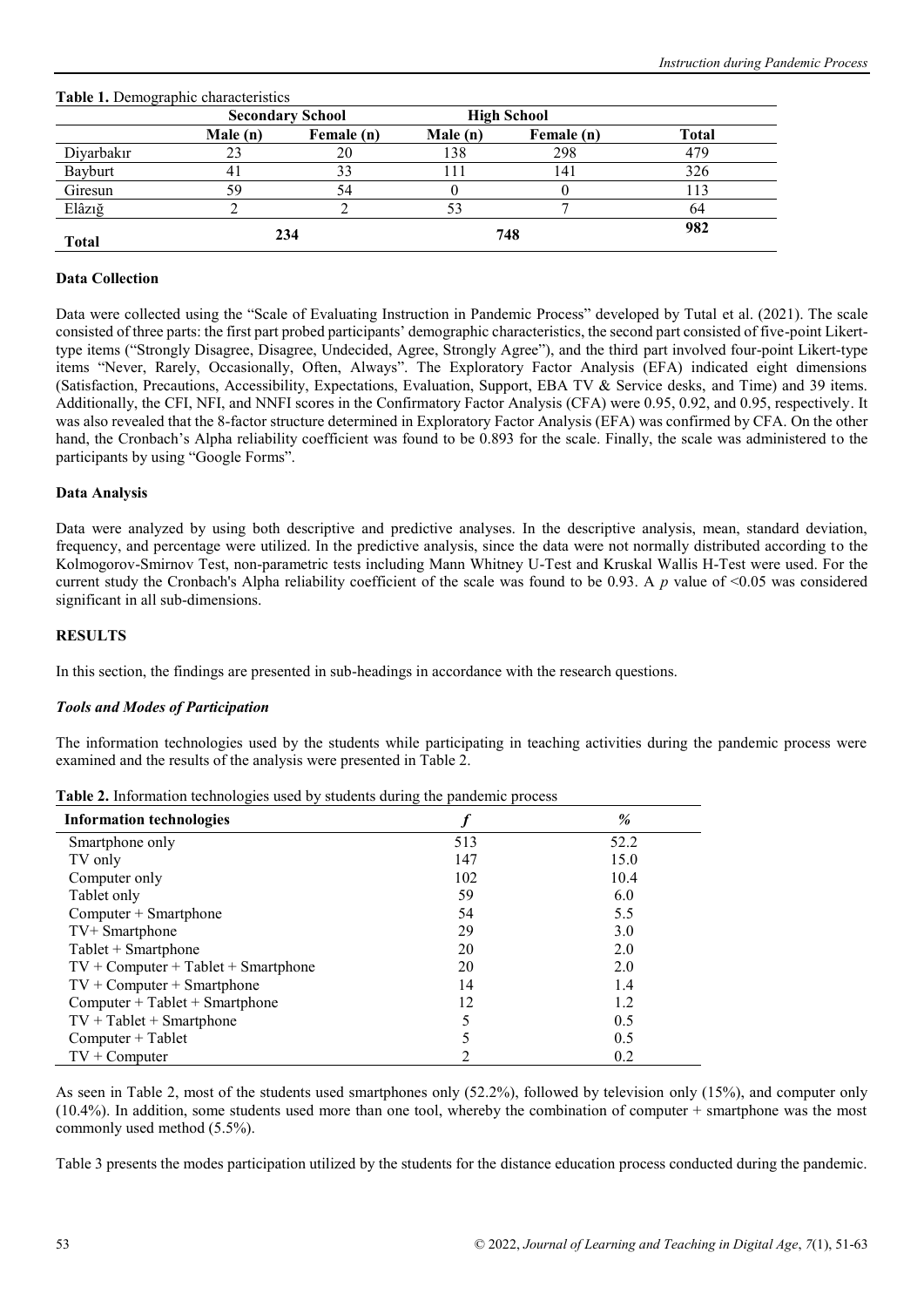#### **Table 3.** Modes of participation in the distance education during pandemic

| <b>Participation type</b>  |     | %  |
|----------------------------|-----|----|
| Live lesson                | 635 | 6C |
| TV broadcast               | 187 | 19 |
| TV broadcast + Live lesson | 160 | 10 |

As is clear in Table 3, most of the students (65%) participated in the distance education only through live lessons, while the remaining students utilized TV broadcast (19%) and a combination of TV broadcast and live lesson (16%).

# *Students' Views on Instruction during the Pandemic Process*

The average scores obtained for each of eight dimensions (Satisfaction, Precautions, Accessibility, Expectations, Evaluation, Support, EBA TV & Service desks, and Time) are presented in Table 4.

**Table 4.** Means and standard deviations of students' views on instruction during the pandemic process SD: Standard deviation

| <b>Dimensions</b>  | <b>Items</b>                                                                                                                                             | $\overline{X}$ | sd           |
|--------------------|----------------------------------------------------------------------------------------------------------------------------------------------------------|----------------|--------------|
|                    | 1. I think I learned the subjects that were processed in the distance education process.                                                                 | 2.49           | 1.21         |
|                    | 2. I am glad about the teaching of the lessons I take through distance education.                                                                        | 2.66           | 1.24         |
|                    | 3. I look forward to participating in distance live lessons.                                                                                             | 2.76           | 1.27         |
|                    | 5. I can communicate healthily with my teachers in the distance education process.                                                                       | 3.15           | 1.27         |
|                    | 6. I can communicate healthily with my friends during the distance education process.                                                                    | 2.96           | 1.29         |
| <b>Gladness</b>    | 7. I can express my thoughts effectively in live lectures conducted through distance education.                                                          | 2.90           | 1.25         |
|                    | 8. The distance education process has positively influenced my thoughts about my learning                                                                | 2.62           | 1.21         |
|                    | process.                                                                                                                                                 |                |              |
|                    | 9. The distance education process positively affected my thoughts about the learning                                                                     | 2.72           | 1.16         |
|                    | environment (student-centered, individual learning, inquiry-based, collaborative, etc.).                                                                 |                |              |
|                    | Overall                                                                                                                                                  | 2.78           | 0.97         |
|                    | 16. At my school, safety precautions related to COVID-19 are adequate.                                                                                   | 3.41           | 1.28         |
|                    | 35. The school administration monitors whether students comply with COVID-19 precautions.                                                                | 3.79           | 1.32         |
|                    | 36. Teachers monitor whether students comply with COVID-19 precautions.                                                                                  | 3.92           | 1.24         |
| Precaution         | 37. Students at my school adhere to precautions related to COVID-19.                                                                                     | 3.34           | 1.34         |
|                    | 38. Teachers at my school adhere to precautions related to COVID-19.                                                                                     | 4.21           | 1.10         |
|                    | 39. Administrators at my school adhere to precautions related to COVID-19.                                                                               | 4.15           | 1.15         |
|                    | Overall                                                                                                                                                  | 3.80           | 1.02         |
|                    | 4. I quickly use the technologies necessary for distance education.                                                                                      | 3.17           | 1.36         |
|                    | 26.I participated in distance education activities during the pandemic through live lectures.                                                            | 3.47           | 1.32         |
| Accessibility      | 32. I can easily access the internet connection required for distance education.                                                                         | 3.29           | 1.44         |
|                    | 33. I can easily access the technologies required for distance education (mobile phone, tablet,                                                          | 3.20           | 1.47         |
|                    | computer).                                                                                                                                               |                |              |
|                    | Overall                                                                                                                                                  | 3.28<br>3.79   | 1.16<br>1.35 |
|                    | 10. I would be happy to start face-to-face instruction.<br>11. In the process of back- to-school, I feel a sufficient sense of commitment to the school. | 3.62           | 1.24         |
|                    | 12. In the process of back-to-school, I feel a sufficient sense of commitment to my friends.                                                             | 3.60           | 1.20         |
|                    | 13. After the process of back-to-school, I would like to continue my education in a hybrid                                                               | 3.29           | 1.29         |
| <b>Expectation</b> | model.                                                                                                                                                   |                |              |
|                    | 15. I believe that schools will open fully to face to-face instruction.                                                                                  | 3.13           | 1.38         |
|                    | 21. I can be more successful at school with blended learning.                                                                                            | 3.37           | 1.26         |
|                    | Overall                                                                                                                                                  | 3.47           | 0.96         |
|                    | 14. I had trouble getting used to face-to-face instruction during the process of back-to-school.                                                         | 2.68           | 1.28         |
|                    | 17. My communication with the teacher in live lessons is more qualified than in face-to-face                                                             | 2.32           | 1.27         |
|                    | classes.                                                                                                                                                 |                |              |
|                    | 18. In live lessons, the in-class discussion environment is more effective than in face-to-face                                                          | 2.39           | 1.24         |
| <b>Evaluation</b>  | classes.                                                                                                                                                 |                |              |
|                    | 22. Distance education is more motivating than face-to-face instruction.                                                                                 | 2.21           | 1.29         |
|                    | 27. I want courses to continue this year with distance education only.                                                                                   | 2.49           | 1.60         |
|                    | Overall                                                                                                                                                  | 2.42           | 0.89         |
|                    | 28. I get psychological support from my family during the distance education process.                                                                    | 3.01           | 1.49         |
|                    | 29. I get academic support from my family during the distance education process.                                                                         | 2.96           | 1.45         |
| <b>Support</b>     | 30. I get technological support from my teachers at school during the distance education                                                                 | 2.07           | 1.34         |
|                    | process.                                                                                                                                                 |                |              |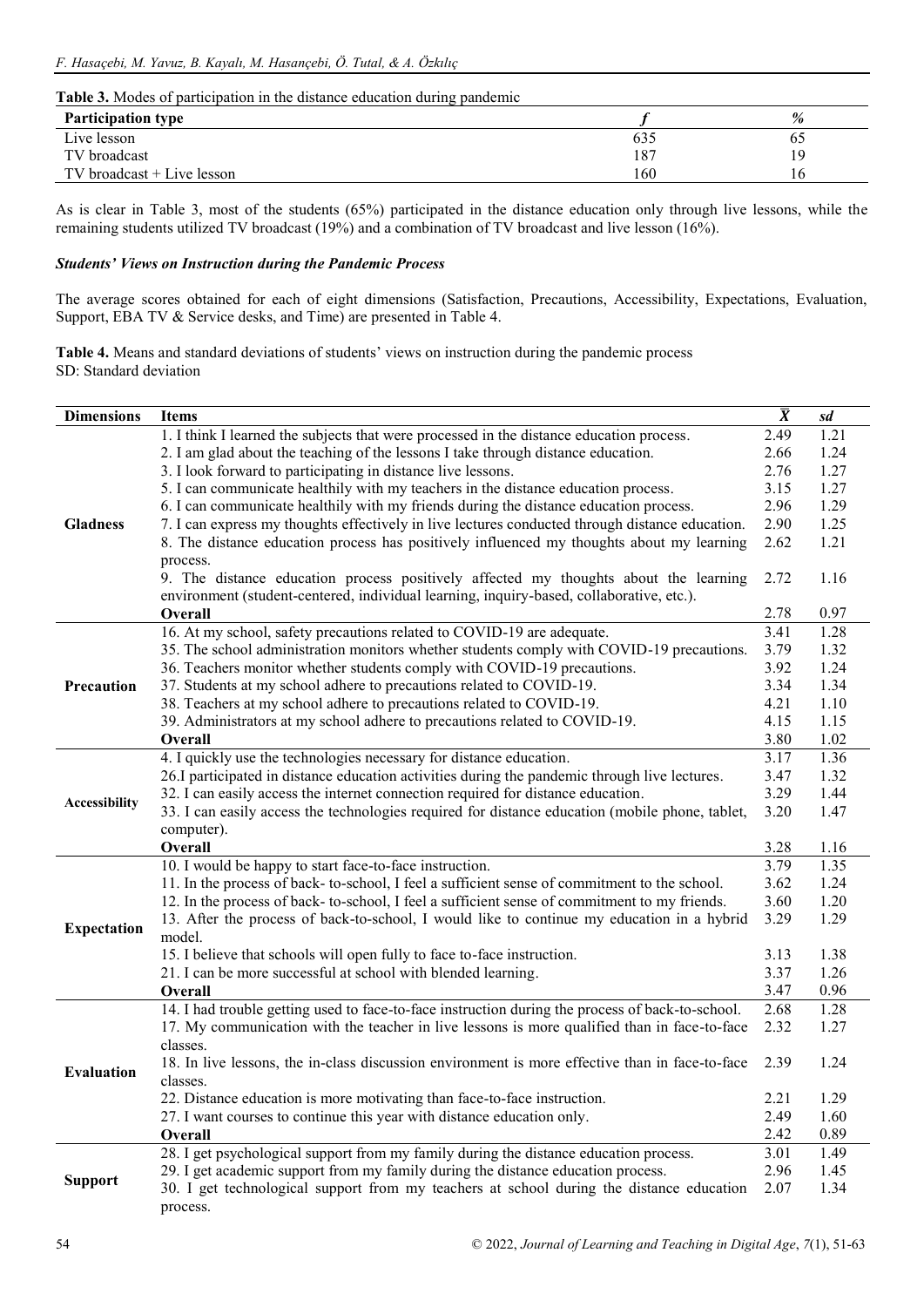|                     | 31. I get psychological support from my teachers at school during the distance education     | 2.40 | 1.36 |
|---------------------|----------------------------------------------------------------------------------------------|------|------|
|                     | process.                                                                                     |      |      |
|                     | <b>Overall</b>                                                                               | 2.61 | 1.07 |
|                     | 34. I utilize EBA support points.                                                            | 2.21 | 1.31 |
|                     | 23. In the distance education process, EBA TV broadcasts contribute to my learning about the | 2.60 | 1.23 |
| <b>EBA TV &amp;</b> | relevant subject.                                                                            |      |      |
| <b>Support</b>      | 24. In the distance education process, EBA TV broadcasts are enough for me to learn the 2.12 |      | 1.08 |
| <b>Points</b>       | relevant subject.                                                                            |      |      |
|                     | 25. I participated in distance education activities during the pandemic from TV broadcasts.  | 2.28 | 1.13 |
|                     | Overall                                                                                      | 2.30 | 0.85 |
|                     | 19. I spend more time preparing for distance education courses than face-to-face courses.    | 2.82 | 1.20 |
| <b>Time</b>         | 20. After distance education courses, the time I spend doing homework, repeating courses,    | 2.87 | 1.25 |
|                     | research, etc., is more than face-to-face classes.                                           |      |      |
|                     | <b>Overall</b>                                                                               | 2.85 | 1.08 |

As clearly seen in Table 4, the students' satisfaction was at a moderate level (range, 2.49-3.15) and students were not highly satisfied with the learning of the subjects covered  $(X=2.49)$  and with the teaching activities  $(X=2.66)$ . About the COVID-19 precautions, students had above-average opinions (range,  $3.41-4.21$ ), whereby teachers (X=4.21) and administrators (X=4.15) were found to show greater compliance with the precautions compared to students  $(X=3.34)$ . It was also determined that students' views regarding accessing and using the internet and necessary technologies for distance education and participating in live lessons during the pandemic process were at a moderate level  $(X=3.28)$ . On the other hand, students had below-average opinions about receiving psychological and academic support from their families and teachers and benefiting from EBA Service Desks during the pandemic process. Accordingly, it can be asserted that students did not receive the support they expected during this process. In addition, it was determined that the students did not consider watching EBA live broadcasts sufficient to learn the subjects in the lessons and that the students did not spend more time for online activities such as pre-class preparation and post-class activities when compared to face-face instruction.

#### *Comparison of Students' Views on Instruction during the Pandemic Process according to Gender*

When students' views on instruction during the pandemic process were examined in terms of gender, a significant difference was found only in three sub-dimensions including Precautions, Expectations, and Evaluation (Table 5).

| <b>Variables</b>          | Group  | $\boldsymbol{N}$ | <b>Mean Rank</b> | <b>Sum of Ranks</b> | U         | Z        | $\boldsymbol{p}$ |
|---------------------------|--------|------------------|------------------|---------------------|-----------|----------|------------------|
| Satisfaction              | Female | 555              | 486.14           | 269809.50           | 115519.50 | $-.675$  | .499             |
|                           | Male   | 427              | 498.46           | 212843.50           |           |          |                  |
|                           | Female | 555              | 518.70           | 287876.50           |           |          |                  |
| Precautions               | Male   | 427              | 456.15           | 194776.50           | 103398.50 | $-3.374$ | .001             |
|                           | Female | 555              | 487.01           | 270293.00           | 116003.00 |          | .571             |
| Accessibility             | Male   | 427              | 497.33           | 212360.00           |           | $-.566$  |                  |
|                           | Female | 555              | 511.43           | 283842.00           |           | $-2275$  |                  |
| Expectations              | Male   | 427              | 497.33           | 198811.00           | 107433.00 |          | .012             |
| Evaluation                | Female | 555              | 475.65           | 263984.00           | 109694.00 | $-2001$  | .045             |
|                           | Male   | 427              | 512.11           | 218669.00           |           |          |                  |
|                           | Female | 555              | 489.24           | 217529.50           |           |          |                  |
| Support                   | Male   | 427              | 494.43           | 211123.50           | 117239.50 | $-.285$  | .776             |
| $\&$<br>Service<br>EBA TV | Female | 555              | 489.67           | 217765.00           |           |          |                  |
| Desks                     | Male   | 427              | 493.88           | 210888.00           | 117475.00 | $-.232$  | .817             |
| Time                      | Female | 555              | 500.38           | 277710.50           | 113564.50 | $-1.132$ | .258             |
|                           | Male   | 427              | 479.96           | 204942.50           |           |          |                  |

**Table 5.** Mann Whitney-U test results for the comparison of students' views on online instruction according to gender

As revealed in Table 5, females had a significantly higher score (Mean rank=518.70) compared to males (Mean rank=456.15) in the dimension of Precautions [U=103398.50, *p*<0.05]. Similarly, in the dimension of Expectations, female students had a significantly higher score (Mean rank=511.43) compared to male students (Mean rank=497.33) [U=107433.00, *p*<0.05]. However, in the dimension of Evaluation, males had a significantly higher score (Mean rank=512.11) compared to females (Mean rank=475.65) [U=109694.00, *p*<0.05].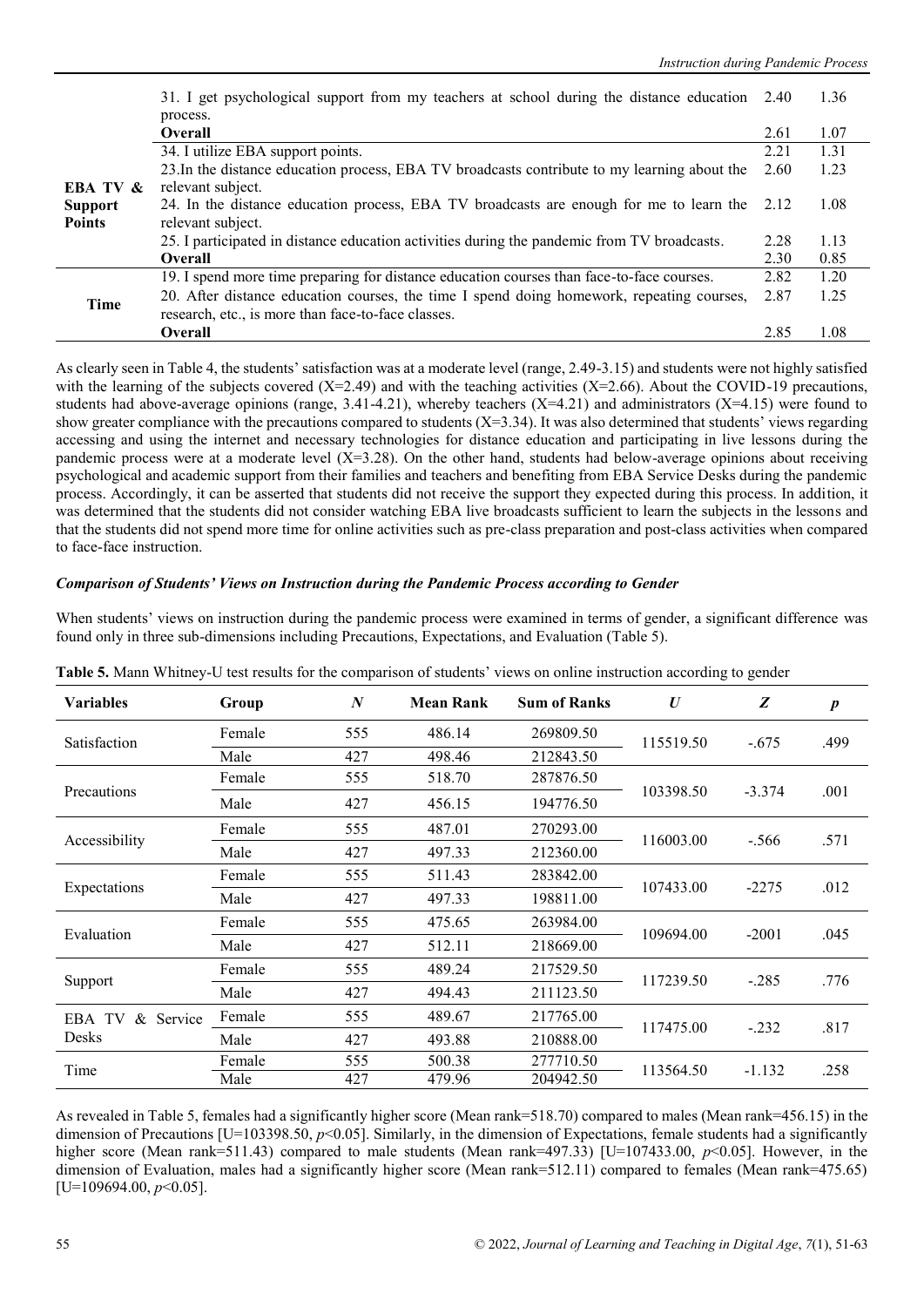## *Comparison of Students' Views on Instruction during the Pandemic Process according to Educational Level*

An analysis of students' views on teaching during the pandemic process with regard to educational level indicated a significant difference in all sub-dimensions except for Evaluation (Table 6).

| <b>Variables</b>     | Group            | $\boldsymbol{N}$ | <b>Mean Rank</b> | <b>Sum of Ranks</b> | $\boldsymbol{U}$ | Z        | $\boldsymbol{p}$ |
|----------------------|------------------|------------------|------------------|---------------------|------------------|----------|------------------|
| Satisfaction         | Secondary School | 234              | 651.39           | 152425.50           | 50101.50         | $-9.88$  | .000             |
|                      | High School      | 748              | 441.48           | 330227.50           |                  |          |                  |
|                      | Secondary School | 234              | 603.45           | 141207.50           |                  | $-6.93$  |                  |
| Precautions          | High School      | 748              | 456.48           | 341445.50           | 61319.50         |          | .000             |
|                      | Secondary School | 234              | 663.87           | 155344.50           |                  | $-10.67$ |                  |
| Accessibility        | High School      | 748              | 437.58           | 327308.50           | 47182.50         |          | .000             |
|                      | Secondary School | 234              | 578.99           | 135482.50           | 67044.50         | $-5.41$  | .000             |
| Expectations         | High School      | 748              | 464.13           | 347170.50           |                  |          |                  |
| Evaluation           | Secondary School | 234              | 472.37           | 110534.50           | 83039.50         |          | .236             |
|                      | High School      | 748              | 497.48           | 372118.50           |                  | $-1.18$  |                  |
|                      | Secondary School | 234              | 616.95           | 144366.00           | 58161.00         |          |                  |
| Support              | High School      | 748              | 452.26           | 338287.00           |                  | $-7.77$  | .000             |
| TV<br>$\&$<br>EBA    | Secondary School | 234              | 602.52           | 140990.50           |                  |          |                  |
| <b>Service Desks</b> | High School      | 748              | 456.77           | 341662.50           | 61536.50         | $-6.88$  | .000             |
| Time                 | Secondary School | 234              | 589.19           | 137868.00           | 64659.00         | $-6.10$  | .000             |
|                      | High School      | 748              | 460.94           | 344785.00           |                  |          |                  |

**Table 6.** Mann Whitney-U test results for the comparison of students' views on online instruction according to educational level

As shown in Table 6, a significant difference was found in favor of secondary school students in all sub-dimensions except for Evaluation (Satisfaction [U=50101.50, *p*<0.05], Precautions [U=61319.50, *p*<0.05], Accessibility [U=47182.50, *p*<0.05], Expectations [U=67044.50, *p*<0.05], Support [U=58161.00, *p*<0.05], EBA TV & Service Desks [U=61536.50, *p*<0.05], Time  $[U=64659.00, p<0.05]$ .

## *Comparison of Students' Views on Instruction during the Pandemic Process according to the Status of Internet Connectivity*

In terms of the status of internet connectivity, a significant difference was found in the sub-dimensions of Satisfaction, Accessibility, Support, and Time (Table 7).

| Table 7. Mann Whitney-U test results the comparison of students' views on online instruction according to the status of internet |  |  |  |  |  |
|----------------------------------------------------------------------------------------------------------------------------------|--|--|--|--|--|
| connectivity                                                                                                                     |  |  |  |  |  |

| <b>Variables</b> | Group                | N   | <b>Mean Rank</b> | <b>Sum of Ranks</b> | $\bm{U}$ | Z        | $\boldsymbol{p}$ |
|------------------|----------------------|-----|------------------|---------------------|----------|----------|------------------|
|                  | No internet access   | 296 | 383.26           | 113444.50           |          |          |                  |
| Satisfaction     | Have internet access | 686 | 538.20           | 369208.50           | 69488.50 | $-7.86$  | .000             |
|                  | No internet access   | 296 | 473.50           | 140156.00           |          |          |                  |
| Precautions      | Have internet access | 686 | 499.27           | 342497.00           | 96200.00 | $-1.309$ | .190             |
|                  | No internet access   | 296 | 225.84           | 66848.50            | 22892.50 | $-19.32$ | .000             |
| Accessibility    | Have internet access | 686 | 606.13           | 415804.50           |          |          |                  |
|                  | No internet access   | 296 | 480.74           | 142300.00           | 98344.00 | $-0.782$ | .434             |
| Expectations     | Have internet access | 686 | 496.14           | 340353.00           |          |          |                  |
| Evaluation       | No internet access   | 296 | 483.85           | 143220.00           | 99264.00 | $-.556$  | .578             |
|                  | Have internet access | 686 | 494.80           | 339433.00           |          |          |                  |
| Support          | No internet access   | 296 | 413.82           | 122491.50           | 78535.00 | $-5.65$  | .000             |
|                  | Have internet access | 686 | 525.02           | 360161.50           |          |          |                  |
|                  | No internet access   | 296 | 473.81           | 140247.00           | 96291.00 | $-1.289$ | .197             |

56 © 2022, *Journal of Learning and Teaching in Digital Age*, *7*(1), 51-63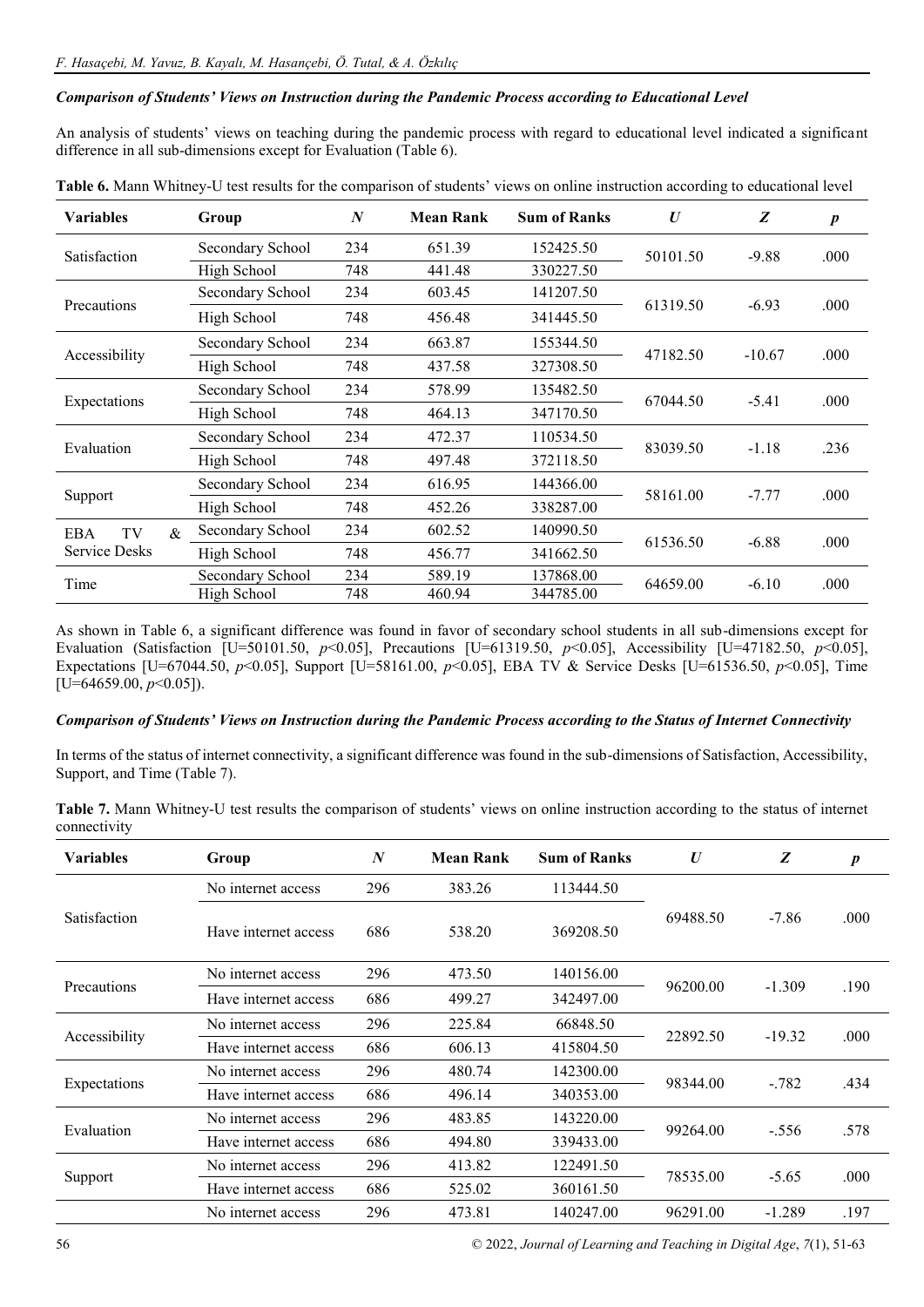| EBA TV & Service<br>Desks | Have internet access | 686 | 499.13 | 342406.00 |          |          |      |
|---------------------------|----------------------|-----|--------|-----------|----------|----------|------|
|                           | No internet access   | 296 | 438.57 | 129817.00 | 85861.00 | $-3.887$ | .000 |
| Time                      | Have internet access | 686 | 514.34 | 352836.00 |          |          |      |

As noted in Table 7, students with internet access (Mean rank=538.20) had a significantly higher score than students without internet access (Mean rank=383.20) with regard to Satisfaction [U=69488.50,  $p$ <0.05]. Similarly, in terms of Accessibility, students with internet access (Mean rank=606.13) had a significantly higher score than students without internet (Mean rank=225.84) [U=22892.50,  $p$ <0.05]. Additionally, students with internet access (Mean rank=525.02) had a significantly higher score than students without internet access (Mean rank=413.82) with regard to Support [U=78535.00,  $p<0.05$ ]. In the same manner, students with internet access (Mean rank=514.34) had a significantly higher score than students without internet access (Mean rank=438.57) with regard to Time [U=  $85861.00, p<0.05$ ].

#### *Comparison of Students' Views on Instruction during the Pandemic Process according to the Mode of Participation*

In terms of the mode of participation, a significant difference was found in all sub-dimensions except for Evaluation (Table 8).

| <b>Variables</b>                    | Group              | $\boldsymbol{N}$ | <b>Mean Rank</b> | $X^2$  | sd                      | $\boldsymbol{p}$ | <b>Difference</b> |  |
|-------------------------------------|--------------------|------------------|------------------|--------|-------------------------|------------------|-------------------|--|
|                                     | TV                 | 187              | 346.22           |        |                         |                  |                   |  |
| Satisfaction                        | Live Lesson        | 635              | 496.86           | 93.33  | $\overline{2}$          | .000             | 3 > 2 > 1         |  |
|                                     | TV+ Live Lesson    | 160              | 640.02           |        |                         |                  |                   |  |
|                                     | TV                 | 187              | 461.68           |        |                         |                  |                   |  |
| Precautions                         | Live Lesson        | 635              | 476.20           | 22.19  | 2                       | .000             | 3 > 2 > 1         |  |
|                                     | $TV + Live Lesson$ | 160              | 587.08           |        |                         |                  |                   |  |
|                                     | TV                 | 187              | 198.34           |        |                         |                  |                   |  |
| Accessibility                       | Live Lesson        | 635              | 549.15           | 252.86 | 2                       | .000             | 3 > 2 > 1         |  |
|                                     | $TV + Live Lesson$ | 160              | 605.33           |        |                         |                  |                   |  |
| Expectations                        | TV                 | 187              | 466.62           |        |                         |                  |                   |  |
|                                     | Live Lesson        | 635              | 477.17           | 17.82  | 2                       | .000             | 3 > 2 > 1         |  |
|                                     | $TV + Live Lesson$ | 160              | 577.47           |        |                         |                  |                   |  |
|                                     | TV                 | 187              | 481.69           |        |                         |                  |                   |  |
| Evaluation                          | Live Lesson        | 635              | 493.49           | 0.28   | $\overline{2}$          | .869             |                   |  |
|                                     | $TV + Live Lesson$ | 160              | 495.06           |        |                         |                  |                   |  |
|                                     | TV                 | 187              | 394.41           |        |                         |                  |                   |  |
| Support                             | Live Lesson        | 635              | 495.60           | 41.06  | $\overline{2}$          | .000             | 3 > 2 > 1         |  |
|                                     | $TV + Live Lesson$ | 160              | 588.72           |        |                         |                  |                   |  |
|                                     | TV                 | 187              | 531.30           |        |                         |                  |                   |  |
| EBA<br>TV &<br><b>Service Desks</b> | Live Lesson        | 635              | 437.91           | 81.94  | $\overline{\mathbf{c}}$ | .000             | 3>1>2             |  |
|                                     | $TV + Live Lesson$ | 160              | 657.67           |        |                         |                  |                   |  |
|                                     | TV                 | 187              | 428.50           |        |                         |                  |                   |  |
| Time                                | Live Lesson        | 635              | 486.43           | 27.54  | $\overline{2}$          | .000             | 3 > 2 > 1         |  |
|                                     | $TV + Live Lesson$ | 160              | 585.24           |        |                         |                  |                   |  |

**Table 8.** Kruskal Wallis-H test results the comparison of students' views on online instruction according to the mode of participation

As seen in Table 8, students mostly participated in distance education only via live lesson (N=635), followed by TV only (N=187) and  $TV +$  live lesson ( $N=160$ ). When the sub-dimensions of the scale were examined in terms of the way students participate in distance education, a significant difference was determined in favor of students who attended both TV and live lessons in all subdimensions (Satisfaction  $[X^2=93.33, p<0.05]$ , Precautions  $[X^2=22.19, p<0.05]$ , Accessibility  $[X^2=252.86, p<0.05]$ , Expectations  $[X^2=17.82, p<0.05]$ , Support  $[X^2=41.06, p<0.05]$ , EBA TV and Service Desks  $[X^2=81.94, p<0.05]$ , and Time  $[X^2=27.54, p<0.05]$ ), except for Evaluation.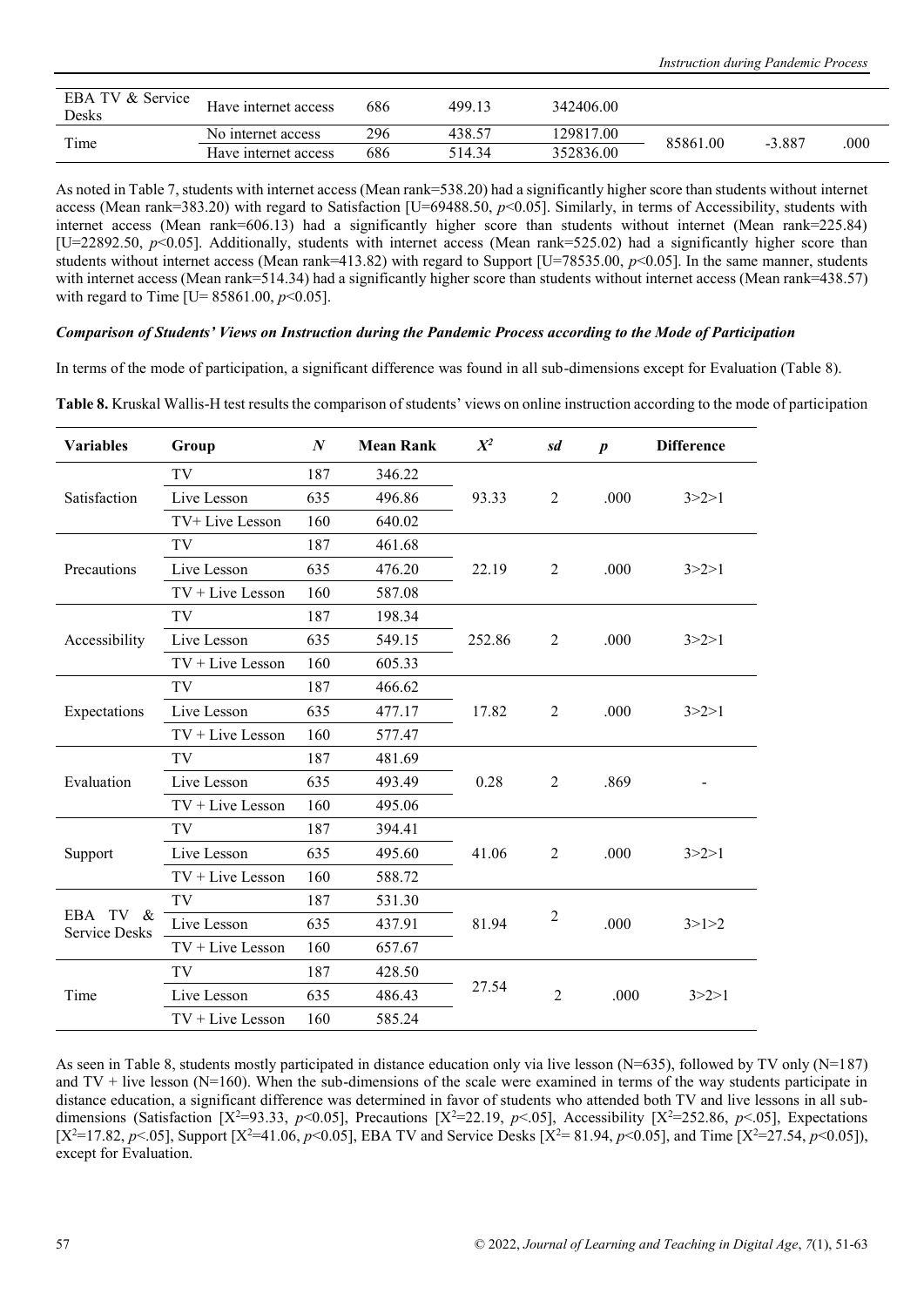# *Comparison of Students' Views on Instruction during the Pandemic Process according to the Number of People Participating in Distance Education in the Same House*

A significant difference was found in the dimensions of Satisfaction, Accessibility, and Time with regard to the number of people participating in distance education in the same house (actively using it as a teacher or student) apart from the student participating in the study (Table 9).

**Table 9.** Kruskal Wallis-H test results comparison of students' views on online instruction according to the number of people participating in distance education in the same house

| <b>Variables</b>                                 | Group                                                                   | $\boldsymbol{N}$ | Mean<br>Rank | $X^2$  | sd             | $\boldsymbol{p}$ | <b>Difference</b> |
|--------------------------------------------------|-------------------------------------------------------------------------|------------------|--------------|--------|----------------|------------------|-------------------|
|                                                  | Single Participant                                                      | 231              | 535.44       |        |                |                  |                   |
| Satisfaction                                     | Student<br>$\! + \!$<br>$\mathbf{1}$<br>Participant                     | 330              | 495.31       | 9.461  | $\overline{2}$ | .009             | 1 > 2 > 3         |
|                                                  | Student<br>$\overline{2}$<br>$\! + \!\!\!\!$<br>$\geq$<br>Participants  | 421              | 464.41       |        |                |                  |                   |
|                                                  | <b>Single Participant</b>                                               | 231              | 500.27       |        |                |                  |                   |
| Precautions                                      | Student<br>$^{+}$<br>$\mathbf{1}$<br>Participant                        | 330              | 474.70       | 1.752  | $\overline{2}$ | .416             |                   |
|                                                  | Student<br>$\overline{2}$<br>$+$<br>$\geq$<br>Participants              | 421              | 499.86       |        |                |                  |                   |
|                                                  | Single Participant                                                      | 231              | 541.91       |        |                |                  |                   |
| Accessibility                                    | Student<br>$^{+}$<br>1<br>Participant                                   | 330              | 544.05       | 43.619 | $\overline{2}$ | .000             | 2>1>3             |
|                                                  | Student<br>$\boldsymbol{+}$<br>$\overline{2}$<br>$\geq$<br>Participants | 421              | 422.65       |        |                |                  |                   |
| Expectations                                     | Single Participant                                                      | 231              | 494.82       |        |                | .862             |                   |
|                                                  | Student<br>$+$<br>1<br>Participant                                      | 330              | 484.59       | .296   | 2              |                  |                   |
|                                                  | $\overline{2}$<br>Student<br>$+$<br>$\geq$<br>Participants              | 421              | 495.10       |        |                |                  |                   |
|                                                  | Single Participant                                                      | 231              | 492.11       |        |                |                  |                   |
| Evaluation                                       | Student<br>$^{+}$<br>$\mathbf{1}$<br>Participant                        | 330              | 489.66       | .021   | $\overline{2}$ | .989             |                   |
|                                                  | Student<br>$+$<br>$\geq$<br>$\overline{2}$<br>Participants              | 421              | 492.60       |        |                |                  |                   |
|                                                  | Single Participant                                                      | 231              | 510.10       |        |                |                  |                   |
| Support                                          | Student<br>$+$<br>$\mathbf{1}$<br>Participant                           | 330              | 501.29       | 3.076  | $\overline{2}$ | .215             |                   |
|                                                  | $\overline{2}$<br>Student<br>$+$<br>$\geq$<br>Participants              | 421              | 473.62       |        |                |                  |                   |
|                                                  | Single Participant                                                      | 231              | 490.89       |        |                |                  |                   |
| <b>EBA</b><br>TV<br>$\&$<br><b>Service Desks</b> | Student<br>$+$<br>1<br>Participant                                      | 330              | 503.15       | .971   | $\overline{2}$ | .616             |                   |
|                                                  | Student<br>$+$<br>$\sqrt{2}$<br>$\geq$<br>Participants                  | 421              | 482.71       |        |                |                  |                   |
|                                                  | Single Participant                                                      | 231              | 498.61       |        |                |                  |                   |
| Time                                             | Student<br>$^{+}$<br>$\mathbf{1}$<br>Participant                        | 330              | 520.25       |        | $\sqrt{2}$     | .025             | 2>1>3             |
|                                                  | Student<br>$\sqrt{2}$<br>$^{+}$<br>$\geq$<br>Participants               | 421              | 465.06       | 7.367  |                |                  |                   |

In statistical analysis, a significant difference was determined with regard to three sub-dimensions including Satisfaction  $(X^2=9.461,$  $p$ <0.05), Accessibility (X<sup>2</sup>=43.619, *p*<0.05] and Time [X<sup>2</sup>=7.367]), *p*<0.05]). Accordingly, it can be asserted that students who attended distance education at home alone were more satisfied than students who had more than one user (e.g. sibling, parent) at home.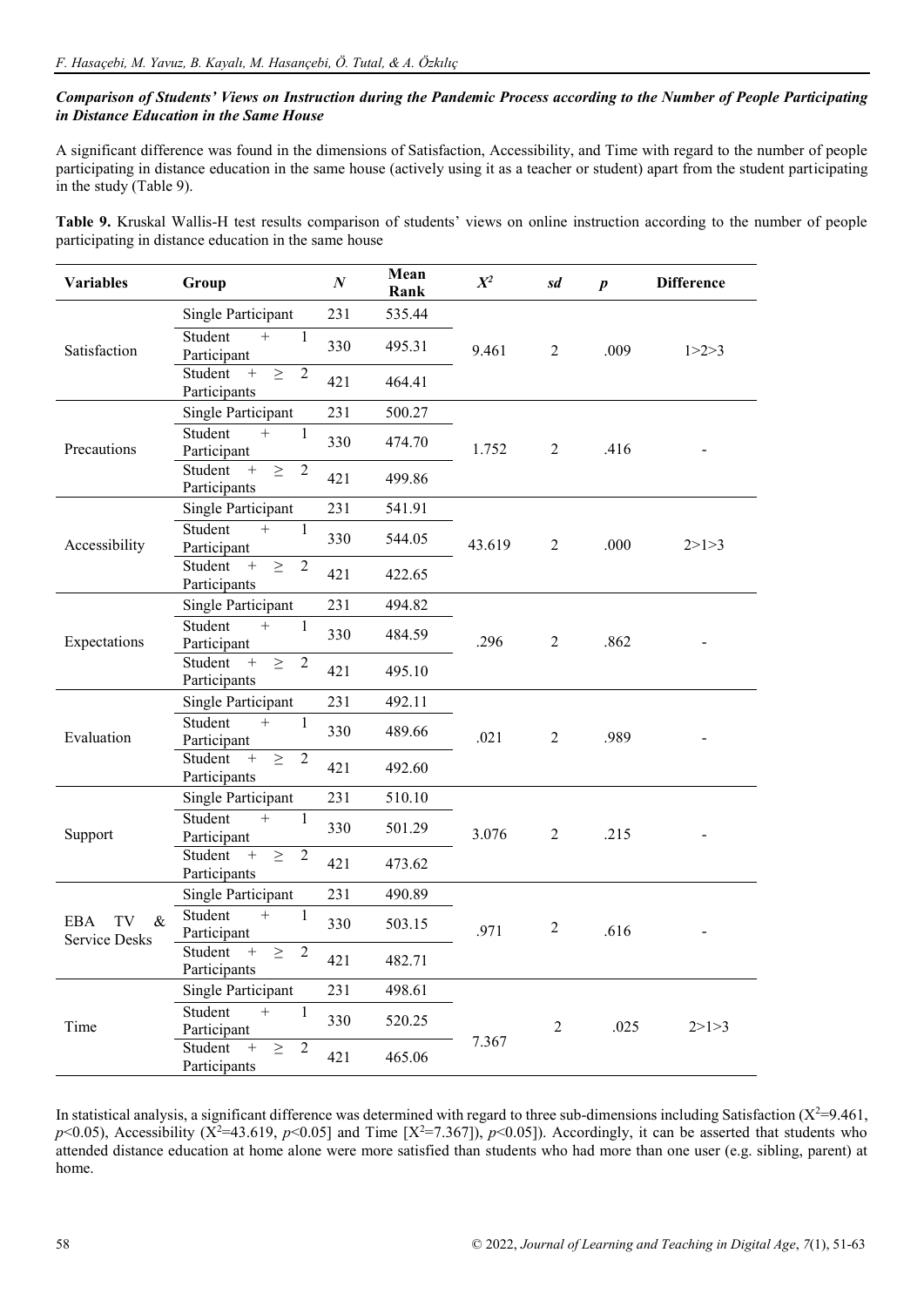# *Comparison of Students' Views on Instruction during the Pandemic Process according to the City of Residence*

When the views of students on instruction during the pandemic process were examined, a significant correlation was found between the cities of residence (Bayburt, Diyarbakır, Elazığ and Giresun) and the sub-dimensions except for Evaluation (Table 10).

|             |        | <b>Satisfaction Precautions</b> | Accessibility | <b>Expectations</b> | Evaluation |        | <b>Support EBATV &amp; Service Desks</b> | Time   |
|-------------|--------|---------------------------------|---------------|---------------------|------------|--------|------------------------------------------|--------|
| Chi-Square  | 98.668 | 38.952                          | 225.269       | 18.056              | 6.538      | 63.574 | 22.520                                   | 36.692 |
| df          |        |                                 |               |                     |            |        |                                          |        |
| Asymp. Sig. | .000   | .000                            | .000          | .000                | .088       | .000   | .000                                     | .000   |

**Table 10.** Statistical comparison of students' views according to the city of residence

a. Kruskal Wallis Test

b. Grouping Variable: City of Residence

As seen in Table 10, there were significant differences between the cities and all sub-dimensions except for Evaluation.

# **DISCUSSION AND CONCLUSION**

In this study, it was aimed to determine the views of secondary and high school students on the distance education activities (TV broadcast, live lessons) carried out during the COVID-19 pandemic and the blended learning activities carried out during the postpandemic back-to-school process. For this purpose, the "Scale of Evaluating Instruction in Pandemic Process" was applied to the students and the obtained data were analyzed in terms of different variables such as gender, educational level, status of internet connectivity, modes of participation, number of people participating in distance education in the same house, and the city of residence.

Within the scope of the study, it was revealed that most of the students participated in distance education using a single device, with the most widely used device being smartphone, followed by TV and computer, respectively. In contrast, the number of students using more than one device was relatively lower. This finding could be due to the fact that smartphones are both economically accessible and also available with most of the students and families (Kaysi, Yavuz, & Aydemir, 2021; Talan, 2021). These results are consistent with the results of studies conducted by Öz Ceviz et al. (2020), Pala (2018), Serçemeli and Kurnaz (2020), and YÖK (2020). In addition, in the study carried out by Altuntaş Yılmaz (2020), the device preferences of the students were examined according to gender and it was concluded that female students mostly used smartphones and male students, unlike in this study, mostly used computers to participate in distance education.

In the statistical analysis, it was revealed that the students had above-average opinions on the security precautions taken at school. Since the beginning of the pandemic process, the Turkish Ministry of National Education has notified school administrators about all the measures that need to be taken in schools and thus the efforts of school administrators and teachers to obtain the "Clean School Certificate" may be the reason for the positive opinions about security precautions. On the other hand, the students' satisfaction about the process, accessing and using the internet as well as information technologies for distance education, and participating in live lessons were at a moderate level. However, students had below-average opinions about receiving psychological and academic support and benefiting from EBA & Service Desks. Of note, while the support received from the families was above the average, the support received from the teachers was below the average. This finding emphasizes the active role of families in this process. Similarly, Başaran, Dogan, Karaoğlan, and Şahin (2020) also stated the students did not receive enough psychological and academic support during this process. Additionally, Türker and Dündar (2020) obtained similar findings for EBA live broadcasts. In the same study, it was determined that the students had below-average opinions regarding the use of EBA TV  $\&$ Service Desks. Based on this finding, the authors recommended that both teachers and students should be encouraged to use EBA effectively and efficiently. However, the authors noted that the students did not consider EBA TV broadcasts to be sufficient for learning and that this may be one of the reasons why students mostly preferred smartphones to attend live lessons.

59 © 2022, *Journal of Learning and Teaching in Digital Age*, *7*(1), 51-63 Factors such as psychological, demographic, or physical opportunities affect student satisfaction in distance education. Additionally, access to technological resources may be related to the socioeconomic status of families (Balaman & Hanbay-Tiryaki, 2021; Talan, 2021). The fact that Turkey, as in the whole world, was unprepared for this process (Demir & Özdaş, 2020) may be the reason for the items in which students had below-average opinions. Additionally, the lack of teacher-student interaction in face-to-face education can be shown as the reason for students' views about EBA TV (Karpenko, 2008). In a similar way to our study, the studies conducted by Eren, Korkmaz, Yıldırım, and Avcı (2021) and Qazi et al. (2020) indicated that the students were satisfied with the distance education method. However, Buluk and Eşitti (2020) stated that male students were more satisfied with the distance education process, while Karadağ and Yücel (2020) stated that students' satisfaction levels did not show a significant difference between genders. Similarly, the study conducted by Paechter, Maier, and Macher (2010) concluded that there was no significant difference between the two genders with regard to students' satisfaction levels and expectations. In a similar way to our study, it was revealed that female students had higher expectations than male students regarding the distance education conducted during the pandemic process and it was also noted that they considered the precautions to be sufficient and they were satisfied with the precautions taken at school. In a similar manner, the studies conducted by Adnan and Yaman (2017), Korkmaz et al. (2015), and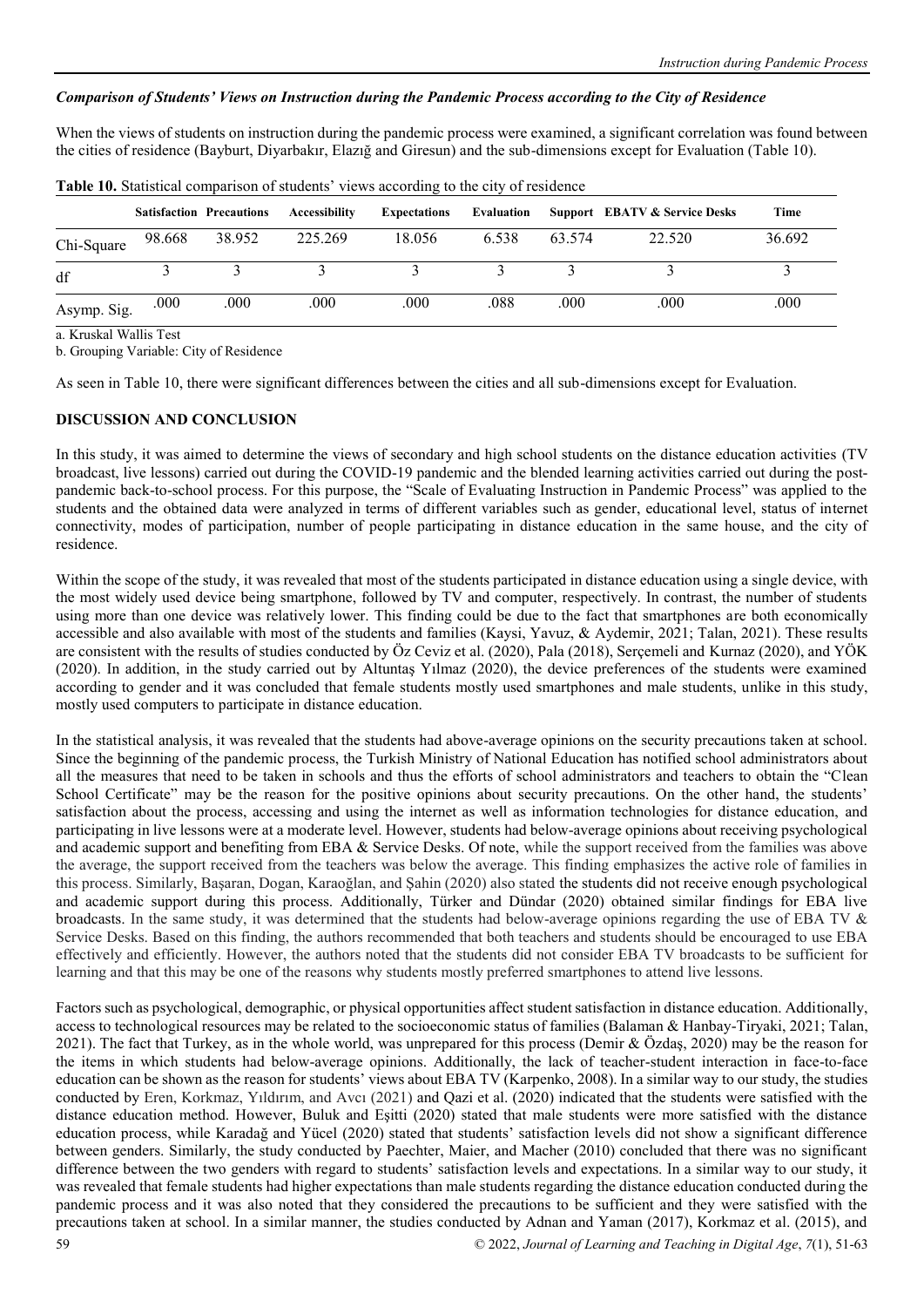Kaynar, Kurnaz, Doğrukök, and Barışık (2020) reported that while the students' expectations from distance education did not differ between genders, the average score of male students was relatively higher than that of female students. These results are inconsistent with the results of our study.

It was observed that the satisfaction and expectations of the secondary school students regarding the instruction activities carried out in this process were higher than those of the high school students. In addition, it was also revealed that secondary school students had higher levels of accessing and using the internet and other technologies and getting support from different sources such as family and school than high school students. The study conducted by Eygü and Karaman (2013) indicated a significant difference between the ages of the students and their satisfaction with distance education. By contrast, the study by Terzi, Akalın, and Erdal (2020) found no significant difference between age and satisfaction, contrary to the results obtained in this study.

Our findings also indicated that students with internet access were more satisfied with the instruction activities in this process. Additionally, it was revealed that students with internet access received more support from different sources such as family and school and also the time they spent on the instruction was higher when compared to other students. These findings could be attributed to the fact that the level of technical support provided to the students is directly proportional to students' access to technology (Adnan & Yaman, 2017). In addition, the students that watched live lessons on EBA TV alone indicated that this method was their only choice, in which they could not participate actively and the teachers could not obtain feedback. By contrast, another study reported that even though the students who participated in distance education via EBA Live lessons received partial feedback, satisfactory results could not be obtained and thus both the students and teachers complained about the ineffectiveness of the lessons (Can, 2020). On the other hand, some other studies reported that the students in public schools had greater problems in accessing distance education compared to students in private schools and it was also noted that students who could easily access distance education and did not have connection problems had more positive views regarding distance education than those who had connection problems (Kaynar, Kurnaz, Doğrukök, & Barışık, 2020).

Since the transition to distance education during the pandemic period, online environments and TV broadcasts have been actively used in this process in many countries (Stojanovic, El-Khatib, Brandic, & Maalouf, 2020). In our study, students who participated in distance education using both TV and live lessons were more satisfied with the instructional activities, had higher expectations, had easier access to technology, and received more support compared to students who participated only by using TV or live lessons. One reason for this could be that the students who participated in distance education with TV alone had little or no interaction, could not participate in discussion and Q&A activities, and could not ask any questions to the teachers when compared to students both participating in live online lessons and watching TV broadcasts. Moreover, reasons such as the teacher's inability to establish eye contact and not being able to monitor the students continuously in distance education make it difficult for students to attain a high level of participation in the lesson (Gürer, Tekinarslan, & Yavuzalp, 2016). A study by Özdoğan and Berkant (2020) presented similar findings. Another study also noted that the students could not attend distance education courses due to the fact that the lessons on EBA TV were broadcasted at an early hour, the number of siblings attending distance education simultaneously was remarkably high, and there was only one television available in the house (Başaran, Dogan, Karaoğlan, & Şahin, 2020).

Our findings also showed that students who had no other family members (e.g. sibling, mother, father) participating in distance education at home apart from themselves were more satisfied with the teaching activities compared to other students. Meaningfully, the students had greater accessibility to the internet and technological devices and also spent more time for distance education compared to other students. Similarly, the study by Başaran, Doğan, Karaoğlan, and Şahin (2020) also noted that the high number of siblings participating in distance education simultaneously was one of the reasons for not participating in distance education, which was primarily caused by the insufficient number of devices for each family member. This finding, as noted by Özdoğan and Berkant (2020), Ramos-Morcillo et al. (2020), and Salman (2020), could be ascribed to the inequality of opportunities associated with the socioeconomic status of the people living in the regions where this study was conducted. Additionally, these studies also emphasized that students in rural areas are in a more disadvantaged position than students in urban areas.

**Funding Statement:** No funding was obtained for conducting this study.

**Conflict of Interest Statement:** No conflict of interest has been declared by the authors.

**Ethics Committee Approval:** An ethics committee approval was received for this study from Bingöl University Scientific Research and Publication Ethics Committee (Approval No: 06.05.2021-E.12699).

## **REFERENCES**

- Adnan, M., & Yaman, B.B. (2017). Mühendislik öğrencilerinin e-öğrenmeye dair beklenti, hazırbulunuşluk ve memnuniyet düzeyleri [Profile of Engineering Undergraduates on Readiness and Satisfaction for E-Learning]. *Turkish Journal of Computer and Mathematics Education, Vol, 8*(2), 218-243[. https://doi.org/10.16949/turkbilmat.280165](https://doi.org/10.16949/turkbilmat.280165)
- Altuntaş Yılmaz, N. (2020). Yükseköğretim kurumlarında Covid-19 pandemisi sürecinde uygulanan uzaktan eğitim durumu hakkında öğrencilerin tutumlarının araştırılması: Fizyoterapi ve Rehabilitasyon bölümü örneği [Investigation of students' attitudes towards applied distance education in the Covid-19 pandemic process in higher education institutions: Example of Physiotherapy and Rehabilitation department]. *Necmettin Erbakan Üniversitesi Sağlık Bilimleri Fakültesi Dergisi*, *3*(1), 15- 20.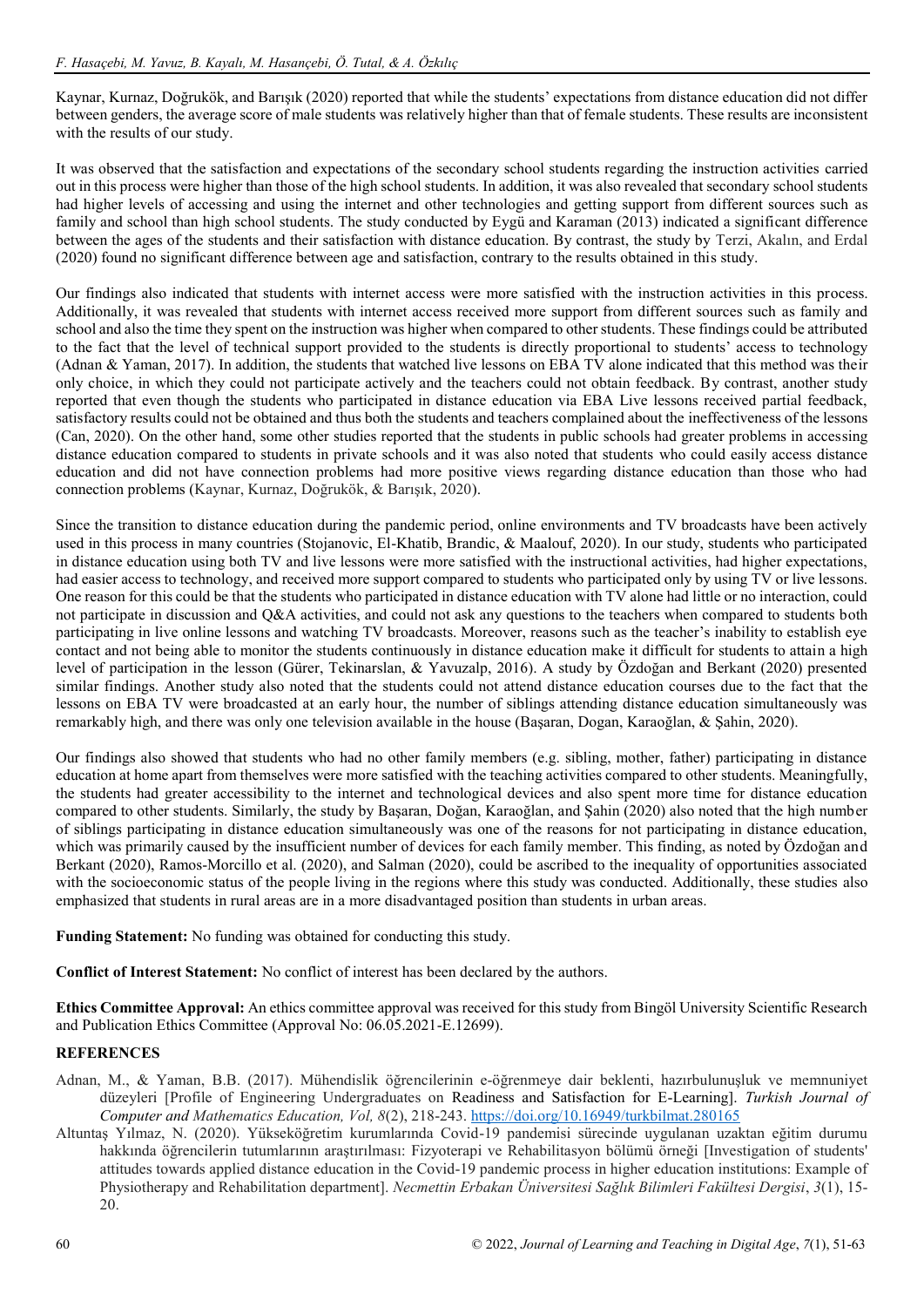- American Academy of Pediatrics. (2021). *Safe schools during the COVID-19 pandemic*. Retrieved from [https://www.healthychildren.org/English/health-issues/conditions/COVID-19/Pages/Return-to-School-During-COVID-](https://www.healthychildren.org/English/health-issues/conditions/COVID-19/Pages/Return-to-School-During-COVID-19.aspx)[19.aspx](https://www.healthychildren.org/English/health-issues/conditions/COVID-19/Pages/Return-to-School-During-COVID-19.aspx)
- Aydın, Ç. G. (2020). *COVID-19 salgını süresinde öğretmenler [Teachers during the COVID-19 pandemic]*. TEDMEM. https://tedmem. org/covid-19/covid-19-salgini-surecinde-ogretmenler.
- Balaman, F., & Hanbay Tiryaki, S. (2021). Coronavirüs (Covid-19) nedeniyle mecburi yürütülen uzaktan eğitim hakkında öğretmen görüşleri [The opinions of teachers about compulsory distance education due to coronavirus (Covid-19)]. *Journal of the Human & Social Science Researches, 10*(1).<https://doi.org/10.15869/itobiad.769798>
- Başaran, M., Doğan, E., Karaoğlu, E., & Şahin, E. (2020). Koronavirüs (Covid-19) pandemi sürecinin getirisi olan uzaktan eğitimin etkililiği üzerine bir çalışma [A study on effectiveness of distance education, as a return of coronavirus (covid-19) pandemic process]. *Academia Eğitim Araştırmaları Dergisi, 5*(2), 368-397. Retrieved from <https://dergipark.org.tr/tr/pub/egitim/issue/54643/753149>
- Bayındır, N. (2021). Öğretmenlerin pandemi sonrası okulların açılmasına ilişkin rezilyans beklentisinin belirlenmesi. [Determining the resilience expectations of teachers regarding the reopening of schools after the pandemic] *Academia Eğitim Araştırmaları Dergisi, 6*(2), 353-362.<https://doi.org/10.53506/egitim.902431>
- Ben-Joseph, E.P. (2020). *Coronavirus (COVID-19): Is it safe to send kids back to school?* Retrieved from <https://kidshealth.org/en/parents/coronavirus-school.html>
- Bozkurt, A., Jung, I., Xiao, J., Vladimirschi, V., Schuwer, R., Egorov, G., ... & Paskevicius, M. (2020). A global outlook to the interruption of education due to COVID-19 pandemic: Navigating in a time of uncertainty and crisis. *Asian Journal of Distance Education, 15*(1), 1-126[. https://doi.org/10.5281/zenodo.3778083](https://doi.org/10.5281/zenodo.3778083)
- Brooks, S. K., Smith, L. E., Webster, R. K., Weston, D., Woodl, L., Hall, I., & Rubin, G. J. (2020). The impact of unplanned school closure on children's social contact: Rapid evidence review. *Euro Surveilliance, 25*(13). [https://doi.org/10.2807/1560-](https://doi.org/10.2807/1560-7917.ES.2020.25.13.2000188) [7917.ES.2020.25.13.2000188](https://doi.org/10.2807/1560-7917.ES.2020.25.13.2000188)
- Buluk, B., & Eşitti, B. (2020). Koronavirüs (COVID-19) sürecinde uzaktan eğitimin turizm lisans öğrencileri tarafından değerlendirilmesi [Evaluation of distance learning by tourism undergraduate students in the process of coronavirus (Covid-19)]. *Journal of Awareness, 5*(3), 285-298.<https://doi.org/10.26809/joa.5.021>
- Bulut, G., Çakıcı, Ö., & Yazgan, Y. (2020). Çocuk ve genç ruh sağlığı perspektifinden okula dönüş*. İçinde Pandemide Okul Sağlığına İlişkin Uzman Görüşleri* [Back to school from a child and youth mental health perspective. *In Expert Opinions on School Health in the Pandemic*], 72-102. Türk Tabipleri Birliği. [https://www.sivilsayfalar.org/wp](https://www.sivilsayfalar.org/wp-content/uploads/2020/08/Pandemide-Okul-Sag%CC%86l%C4%B1g%CC%86%C4%B1.pdf%23page=71)[content/uploads/2020/08/Pandemide-Okul-Sag%CC%86l%C4%B1g%CC%86%C4%B1.pdf#page=71](https://www.sivilsayfalar.org/wp-content/uploads/2020/08/Pandemide-Okul-Sag%CC%86l%C4%B1g%CC%86%C4%B1.pdf%23page=71)
- Can, E. (2020). Coronavirüs (Covid-19) pandemisi ve pedagojik yansımaları: Türkiye'de açık ve uzaktan eğitim uygulamaları [Coronavirus (Covid-19) pandemic and its pedagogical reflections: Open and distance education practices in Turkey]. *Açıköğretim Uygulamaları ve Araştırmaları Dergisi, 6*(2), 11-53. Retrieved from <https://dergipark.org.tr/tr/pub/auad/issue/55662/761354>
- Cao, W., Fang, Z., Hou, G., Han, M., Xu, X., Dong, J., & Zheng, J. (2020). The psychological impact of the COVID-19 epidemic on college students in China. *Psychiatry Research, 287*, 112934.<http://doi.org/10.1016/j.psychres.2020.112934>
- Chang, G.C., & Satako, Y. (2020). *How are countries addressing the Covid-19 challenges in education? A snapshot of policy measures.* Retrieved from [https://gemreportunesco.wordpress.com/2020/03/24/how-are-countries-addressing-the-covid-19](https://gemreportunesco.wordpress.com/2020/03/24/how-are-countries-addressing-the-covid-19-challenges-in-education-a-snapshot-of-policy-measures/) [challenges-in-education-a-snapshot-of-policy-measures/](https://gemreportunesco.wordpress.com/2020/03/24/how-are-countries-addressing-the-covid-19-challenges-in-education-a-snapshot-of-policy-measures/)
- Demir, F., & Özdaş, F. (2020). Covid-19 sürecindeki uzaktan eğitime ilişkin öğretmen görüşlerinin incelenmesi [Examining teachers' opinions related to distance education in the covid-19 process]. *Milli Eğitim Dergisi, 49*(1), 273- 292[.https://doi.org/10.37669/milliegitim.775620](https://doi.org/10.37669/milliegitim.775620)
- Eren, D. Ç., Korkmaz, M., Yıldırım, Ö. Ö., & Avcı, İ. A. (2021). Covid-19 pandemi sürecinde hemşirelik öğrencilerinin uzaktan eğitime karşı tutum ve memnuniyet düzeyleri [Investigation of attitude and satisfaction levels of nursing students to distance education during the covid-19 pandemic process]. *Anadolu Hemşirelik ve Sağlık Bilimleri Dergisi, 24*(2), 246-254. <https://doi.org/10.17049/ataunihem.862820>
- Eygü, H., & Karaman, S. (2013). Uzaktan eğitim öğrencilerinin memnuniyet algıları üzerine bir araştırma [A study on the satisfaction perceptions of the distance education students]. *Kırıkkale Üniversitesi Sosyal Bilimler Dergisi, 3*(1), 36-59. Retrieved fro[m https://dergipark.org.tr/tr/download/article-file/181058](https://dergipark.org.tr/tr/download/article-file/181058)
- Gürer, M. D., Tekinarslan, E., & Yavuzalp, N. (2016). Çevrimiçi ders veren öğretim elemanlarının uzaktan eğitim hakkındaki görüşleri [Opinions of instructors who give lectures online about distance education]. *Turkish Online Journal of Qualitative Inquiry, 7*(1), 47-78.<https://doi.org/10.17569/tojqi.74876>
- Karadağ, E., & Yücel, C. (2020). Yeni tip koronavirüs pandemisi döneminde üniversitelerde uzaktan eğitim: Lisans öğrencileri kapsamında bir değerlendirme çalışması [Distance education at universities during the novel coronavirus pandemic: An analysis of undergraduate students' perceptions]. *Yükseköğretim Dergisi, 10*(2), 181-192. <https://doi.org/10.2399/yod.20.730688>
- Karakaya, İ. (2014). Bilimsel Araştırma Yöntemleri [Scientific Research Methods]. A. Tanrıöğen (Ed.), *Bilimsel araştırma yöntemleri* [Scientific research methods] (4. Ed.) In. Anı Publications, Ankara, Turkey.
- Karpenko, M. P. (2008). The Emergence and Development of Distance Education. *Russian Education and Society. Vol. 50,* (3), 45– 56.
- Kaynar, H., Kurnaz, A., Doğrukök, B., & Barışık, C. Ş. (2020). Ortaokul öğrencilerinin uzaktan eğitime ilişkin görüşleri [Secondary school students' views on distance learning]. *Electronic Turkish Studies, 15*(7).<https://doi.org/10.7827/TurkishStudies.44486>
- Kaysi, F., Yavuz, M., & Aydemir, E. (2021). Investigation of university students' smartphone usage levels and effects. *International Journal of Technology in Education and Science, 5*(3), 411-426.<https://doi.org/10.46328/ijtes.235>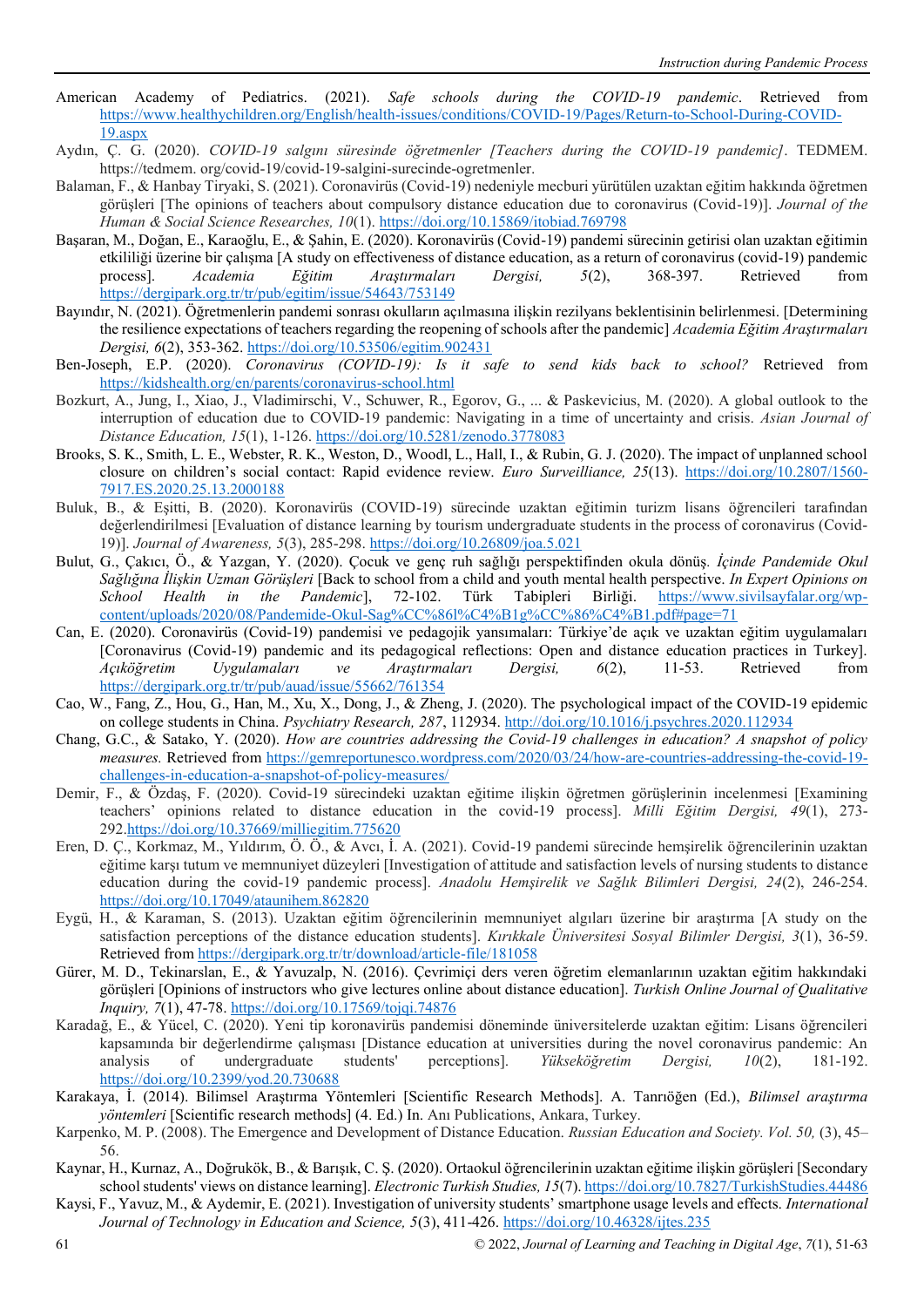- Korkmaz, Ö., Çakır, R., Özden, M. Y., Oluk, A., & Sarıoğlu, S. (2015). Bireylerin bilgisayarca düşünme becerilerinin farklı değişkenler açısından incelenmesi [Investigation of individuals' computational thinking skills in terms of different variables]. *Ondokuz Mayıs Üniversitesi Eğitim Fakültesi Dergisi*, *34*(2), 68-87.
- Kürtüncü, M., & Kurt, A. (2020). COVID-19 pandemisi döneminde hemşirelik öğrencilerinin uzaktan eğitim konusunda yaşadıkları sorunlar [Problems of nursing students in distance education in the Covid-19 pandemic period]. *Avrasya Sosyal ve Ekonomi Araştırmaları Dergisi*, *7*(5), 66-77. Retrieved from<https://dergipark.org.tr/tr/download/article-file/1128112>
- Munro, A. P., & Faust, S. N. (2020). Children are not COVID-19 super spreaders: Time to go back to school. *Archives of disease in childhood*, *105*(7), 618-619[. http://dx.doi.org/10.1136/archdischild-2020-319474](http://dx.doi.org/10.1136/archdischild-2020-319474)
- Öz Ceviz, N., Tektaş, N., Basmacı, G., & Tektaş, M. (2020). Covid-19 pandemi sürecinde üniversite öğrencilerinin uzaktan eğitime bakışı: Türkiye örneği [University students' perspective on distance education during the Covid-19 pandemic period: The case of Turkey]. *ULAKBİLGE Sosyal Bilimler Dergisi, 52,* 1322–1335[. http://doi.org/10.7816/ulakbilge-08-54-06](http://doi.org/10.7816/ulakbilge-08-54-06)
- Özdoğan, A. Ç., & Berkant, H. G. (2020). Covid-19 pandemi dönemindeki uzaktan eğitime ilişkin paydaş görüşlerinin incelenmesi [The examination of stakeholders' opinions on distance education during the Covid-19 pandemic]. *Milli Eğitim Dergisi, 49*(1), 13-43.<https://doi.org/10.37669/milliegitim.788118>
- Paechter, M., Maier, B., & Macher, D. (2010). Students' expectations of and experiences in e-learning: Their relation to learning achievements and course satisfaction. *Computers & Education, 54*, 222-229[. https://doi.org/10.1016/j.compedu.2009.08.005](https://doi.org/10.1016/j.compedu.2009.08.005)
- Pala, K. (2018). *Mesleki turizm eğitiminde öğrencilerin e-öğrenmeye hazırbulunuşluk düzeylerinin belirlenmesine yönelik bir araştırma (A research on determining the readiness levels of e-learning students in vocational tourism education)* [Master thesis]. Gazi University, Ankara. Retrieved from [https://tez.yok.gov.tr/UlusalTezMerkezi/TezGoster?key=hcgrYffRbz0Z44UJEuLtwd-bG1xztv6PuCqCDQcLjJudirIhhHY-](https://tez.yok.gov.tr/UlusalTezMerkezi/TezGoster?key=hcgrYffRbz0Z44UJEuLtwd-bG1xztv6PuCqCDQcLjJudirIhhHY-LUNi24J9yrU)[LUNi24J9yrU](https://tez.yok.gov.tr/UlusalTezMerkezi/TezGoster?key=hcgrYffRbz0Z44UJEuLtwd-bG1xztv6PuCqCDQcLjJudirIhhHY-LUNi24J9yrU)
- Qazi, A., Qazi, J., Naseer, K., Zeeshan, M., Hardaker, G., Maitama, J. Z., & Haruna, K. (2020). Analyzing situational awareness through public opinion to predict adoption of social distancing amid pandemic COVID‐19. *Journal of Medical Virology*, *92*(7), 849-855.
- Ramos-Morcillo, A.J., Leal-Costa, C., Moral-García, J.E., & Ruzafa-Martínez, M. (2020). Experiences of nursing students during the abrupt change from face-to-face to e-learning education during the first month of confinement due to COVID-19 in Spain. *International Journal of Environmental Research and Public Health, 17*(15), 5519.<http://doi.org/10.3390/ijerph17155519.>
- Sahu, P. (2020). Closure of universities due to coronavirus disease 2019 (COVID-19): Impact on education and mental health of students and academic staff. *Cureus, 2019*(4), 4–9. [http://doi.org/10.7759/cureus.7541.](http://doi.org/10.7759/cureus.7541)
- Salman, U.A. (2020). Türkiye'de koronavirüsün eğitime etkileri -V, Dijital uçurumu öğrenciler anlatıyor. Retrieved from <https://www.egitimreformugirisimi.org/turkiyede-koronavirusunegitime-etkisi-v-dijital-ucurumu-ogrenciler-anlatiyor/>
- Serçemeli, M., & Kurnaz, E. (2020). COVID-19 pandemi döneminde öğrencilerin uzaktan eğitim ve uzaktan muhasebe eğitimine yönelik bakış açıları üzerine bir araştırma [A research on students' perspectives to distance education and distance accounting education in the covid-19 pandemia period]. *Uluslararası Sosyal Bilimler Akademik Araştırmalar Dergisi, 4*(1), 40-53. Retrieved fro[m https://dergipark.org.tr/tr/download/article-file/1164104](https://dergipark.org.tr/tr/download/article-file/1164104)
- Sönmez, V., & Alacapınar, F. G. (2013). *Örneklendirilmiş bilimsel araştırma yöntemleri* [Sampled scientific research methods]. Anı Publications, Ankara, Turkey.
- Stojanovıc, M., El-Khatib, Z., Rovis Brandic, A., & Maalouf, W. (2020). Lions quest skills for adolescence implementation during COVID-19 challenges in Croatia. *Psychological Trauma: Theory, Research, Practice, and Policy, 12*(1), 274-275. <http://dx.doi.org/10.1037/tra0000843>
- Talan, T. (2021). COVID-19 salgını sürecinde öğrencilerin e-öğrenmeye hazır bulunuşluklarının ve memnuniyet düzeylerinin incelenmesi [Examining students' e-learning readiness and satisfaction levels during the COVID-19 pandemic]. Ş. İlgün & E. Altıntaş (Ed.), *Yeni Nesil Eğitim Araştırmaları [New Generation Educational Research]* In (23-56. ss.). Iksad Publications, Ankara, Turkey.
- Terzi, D., Akalın, R. B., & Erdal, B. (2020). COVID-19 salgınının sağlık alanındaki öğrencilerin eğitimine etkisi: Tekirdağ Namık Kemal Üniversitesi Sağlık Hizmetleri Meslek Yüksekokulu örneği [The effect of Covid-19 pandemic on education of health students: Tekirdağ Namık Kemal University Health Services Vocational School example]. *Namık Kemal Tıp Dergisi, 8*(3), 279-287[. https://doi.org/10.37696/nkmj.751961](https://doi.org/10.37696/nkmj.751961)
- Türker, A., & Dündar, E. (2020). COVID-19 pandemi sürecinde Eğitim Bilişim Ağı (EBA) üzerinden yürütülen uzaktan eğitimlerle ilgili lise öğretmenlerinin görüşleri [The opinions of high school teachers on distance learning which is carried out through EBA (Educational Informatics Network) during covid-19 pandemic period]. *Milli Eğitim Dergisi, 49*(1), 323-342. <http://doi.org/10.37669/milliegitim.738702>
- Tutal, Ö., Kayalı, B., Yavuz, M., Hasançebi, M., & Yeşildağ-Hasançebi, F. (2021). The scale of evaluating instruction in pandemic process: Development, validation, and reliability. *Pedagogika*, *141* (1), 26-52[. https://doi.org/10.15823/p.2021.141.2](https://doi.org/10.15823/p.2021.141.2)
- UNESCO. (2020). COVID-19 educational disruption and response. Retrieved from <https://en.unesco.org/covid19/educationresponse>
- UNICEF. (2020). COVID-19 salgını süresince okula dönüş hakkında [About back to school during the COVID-19 pandemic]. Retrieved from https://www.unicefturk.org/yazi/covid19\_okuladonus
- Viner, R. M., Russell, S. J., Croker, H., Packer, J., Ward, J., Stansfield, C., … Booy, R. (2020). School closure and management practices during coronavirus outbreaks including COVID-19: a rapid systematic review. *The Lancet Child & Adolescent Health, 0*(0), 1–8. [http://doi.org/10.1016/S2352-4642\(20\)30095-X](http://doi.org/10.1016/S2352-4642(20)30095-X)
- Woodland, L., Smith, L. E., Amlot, R., Rubin, A., Webster, R. K., Wessely, S., & Rubin, G. J. (2020). Parents' willingness to send children back to school during the COVID-19 pandemic: A cross-sectional survey. *Available at SSRN 3675426*. <http://dx.doi.org/10.2139/ssrn.3675426>